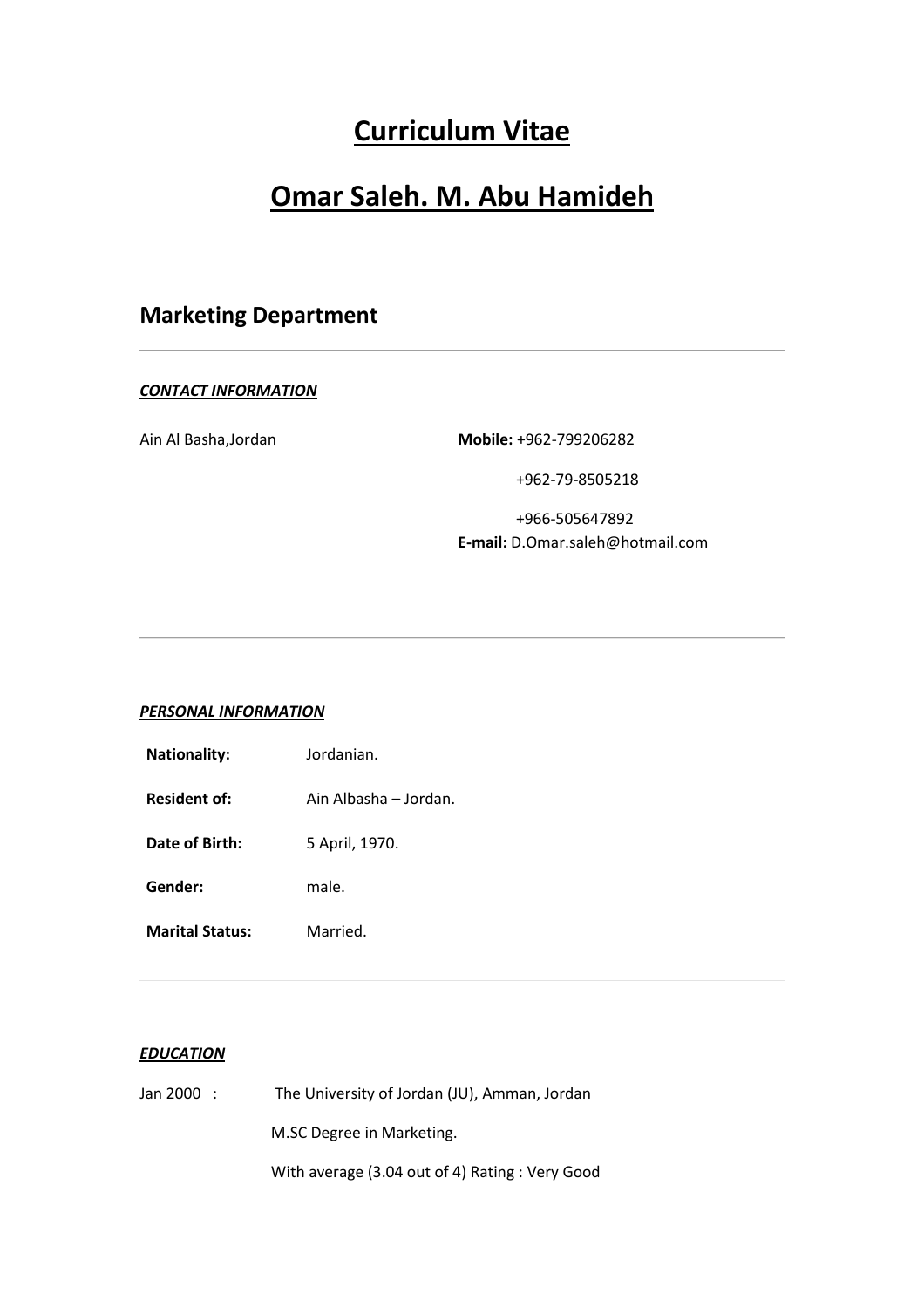**July 1992 : The University of Jordan(JU)** , Amman , Jordan BSC of Science in Business Administration . With average( 2.69 out of 4.0) rating : Good**.**

 **July 1992:**  The general secondary education certificate (Tawjihi) in the scientific stream.

From **(Al baqha'a School) with average (76.3 out of 100) rating Good**.

## *EXPERIENCE*

- 1-Form 16-9-2001 To Now working as teaching member at Al-Zaytoonah Private University of Jordan/Faculty of Economics & Administrative Sciences/ Department of Marketing.
- 2-From 2-10-1999 To 2-11-2000 worked as Research Assistant, on book project, with title, "organization behavior " at the University of Jordan/ Faculty of Business Administration.
- 3-From 10-1997 To 6-1999 worked as Teaching Assistant member at the University of Jordan/Business Administration Faculty.
- 4-From 4-11-1996 To 6-9-1997 worked as Administrator in national paints company, Amman.
- 5-From 10-3-1993 To 2-11-1995 worked as Volunteer researcher/field of studies and research, The National Society For Consumer Protection, Amman.
- 6-From 1-3-1993 To 1-9-1996, worked as Administrator in Salem establishment, Amman.
- 7-worked as a teaching member (part time) for the following semesters:sec . sem .2009/2010, summer sem. 2010/2011, first >sem ,2010/2011. at university of Jordan, faculty of business

## - **Publications**

- Al-Zaytoonah University  $5<sup>th</sup>$  conference, 2005, Participant Paper title, "The Impact of Social Marketing by Jordanian Communication Companies on Consumer Knowledge".
- University of Jordan, 1st Conference 2005, Faculty of Business Administration, Paper Title, "The Extended of Applying the Social Marketing by Jordan Communication Companies.
- Al-Zaytoonah University 5<sup>th</sup> conference, 2006 , Faculty of Business Administration, Paper Title, "the extend of commitment of medical Jordanian organizations with the marketing ethics.